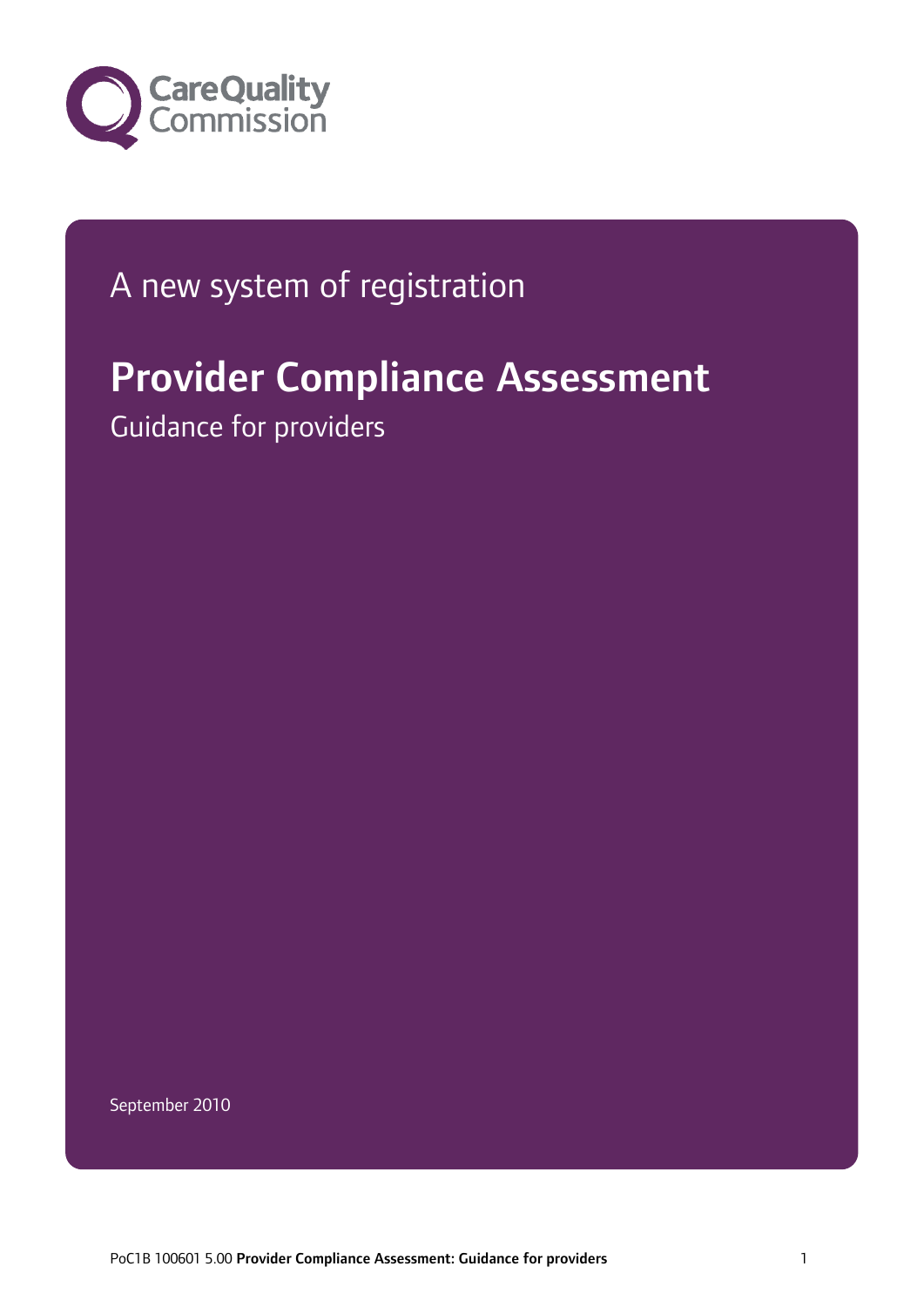# Introduction

This guidance explains the purpose of the Provider Compliance Assessment and how and when it can be used. It includes:

- Tips on how to complete it.
- How to document the improvements needed.
- How to complete the analysis of evidence sections.
- What to do if we ask you to submit part of the Provider Compliance Assessment.

## Main points

In order to support registered providers in their ongoing compliance with the outcomes described in the *Guidance about compliance: Essential standards of quality and safety*, we have developed a self-assessment tool called the Provider Compliance Assessment (PCA).

It is not mandatory for providers to routinely use or complete the PCA, but we encourage you to use it as it will be helpful when assessing your compliance on an ongoing basis.

We may ask you to submit some or part of the PCA when we are carrying out a review of compliance (either planned or responsive). Where you collate evidence to demonstrate compliance in a format that is different from the PCA, you must submit such evidence, within the specified timeframe, when we ask for it.

The PCA focuses on outcomes for the 16 key essential standards most directly related to the quality and safety of care. These are set out in part 4 of the Health and Social Care Act 2008 (Regulated Activities) Regulations 2010:

| <b>Outcome</b> | Regulation | <b>Description</b>                                |
|----------------|------------|---------------------------------------------------|
| 1              | 17         | Respecting and involving people who use services  |
| $\overline{2}$ | 18         | Consent to care and treatment                     |
| 4              | 9          | Care and welfare of people who use services       |
| 5              | 14         | Meeting nutritional needs                         |
| 6              | 24         | Cooperating with other providers                  |
| $\overline{7}$ | 11         | Safeguarding vulnerable people who use services   |
| 8              | 12         | Cleanliness and infection control                 |
| 9              | 13         | Management of medicines                           |
| 10             | 15         | Safety and suitability of premises                |
| 11             | 16         | Safety, availability and suitability of equipment |
| 12             | 21         | Requirements relating to workers                  |
| 13             | 22         | Staffing                                          |
| 14             | 23         | Supporting workers                                |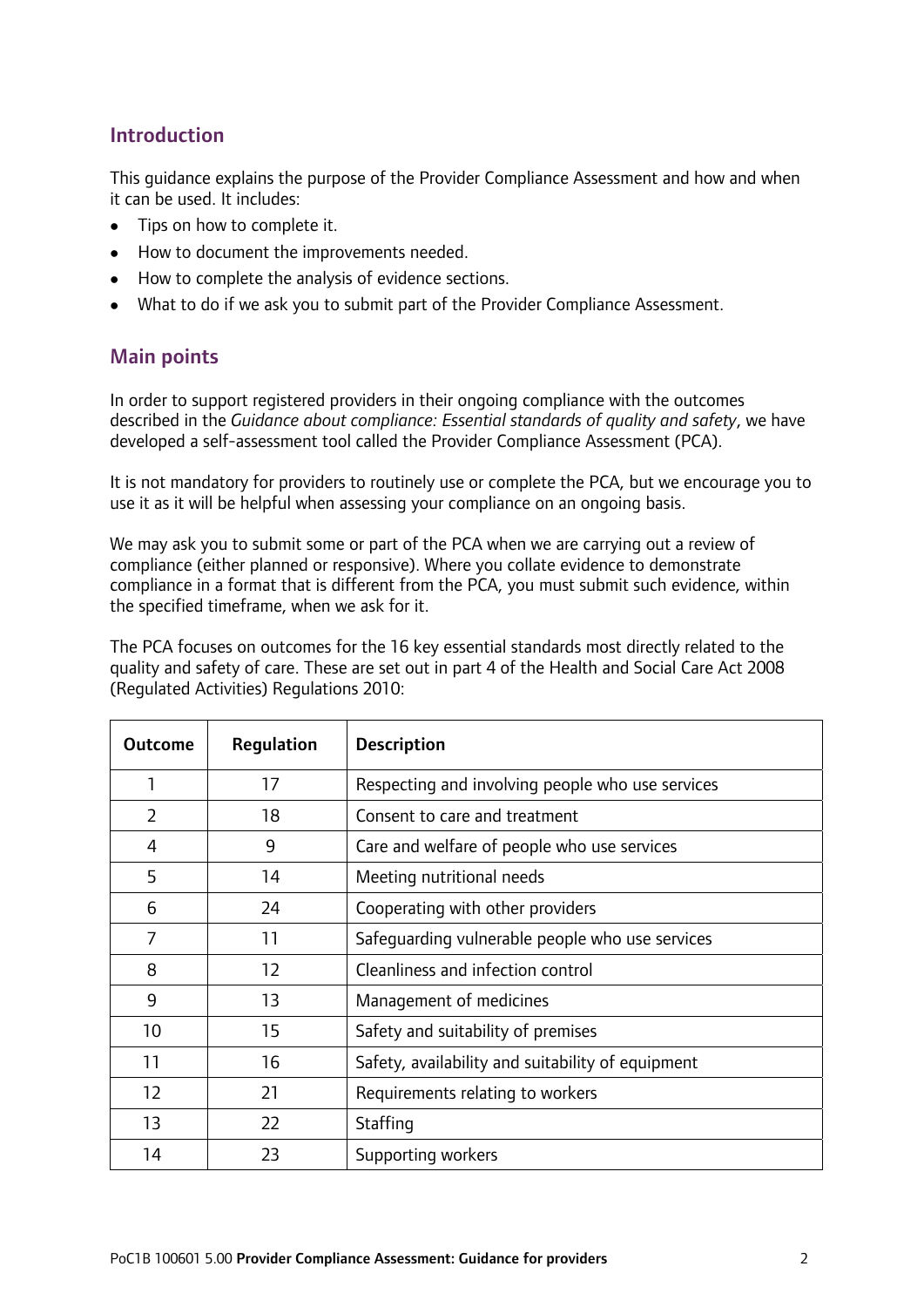| 16 |     | Assessing and monitoring the quality of service provision |
|----|-----|-----------------------------------------------------------|
|    | 1 Q | Complaints                                                |
|    |     | Records                                                   |

To help you complete the PCA more easily, we have split the document into 16 files, one for each regulation and associated outcome.

Each PCA should relate to **one** location only.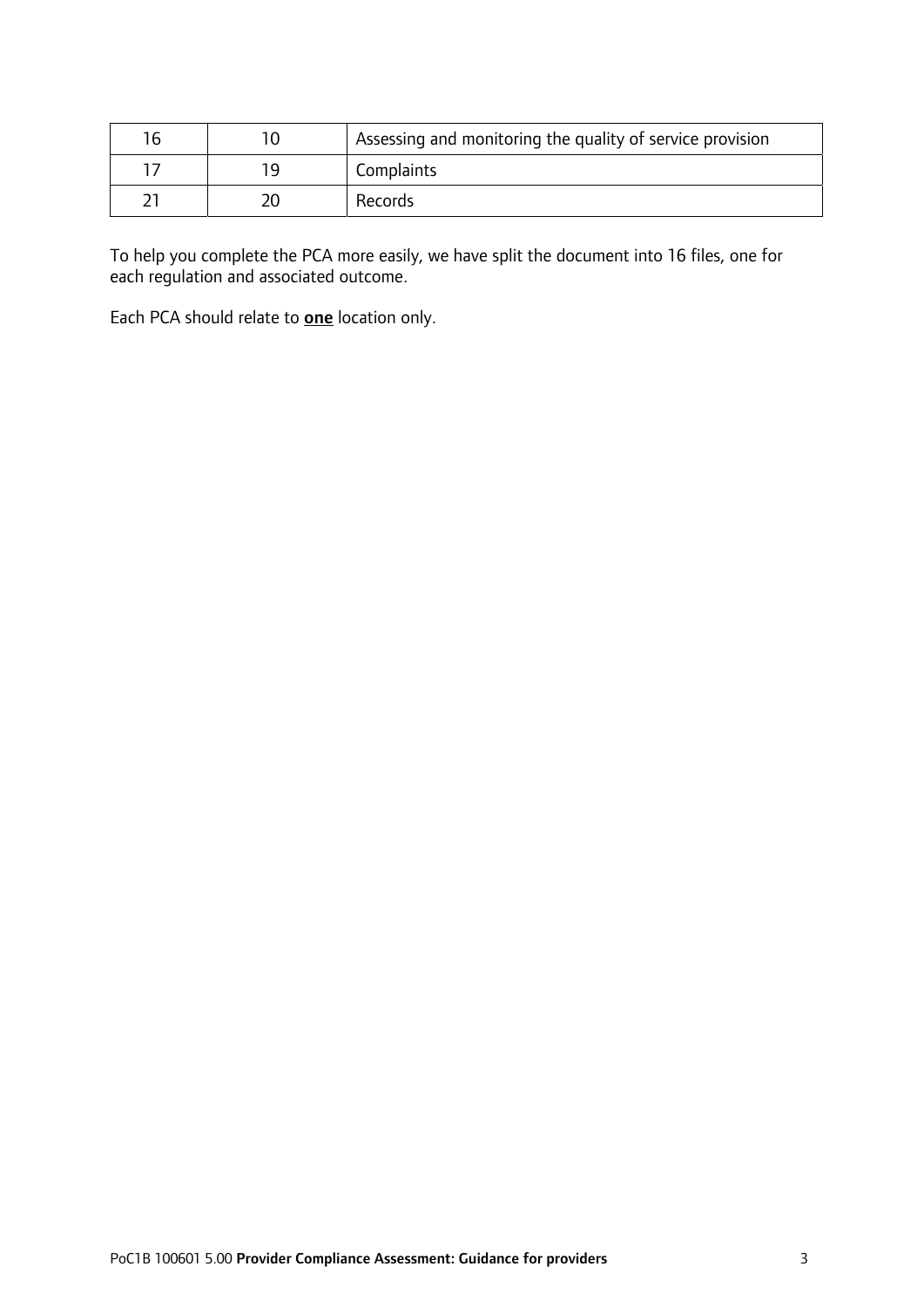Ī

# What are the key differences between the assessment process for registration and the process for monitoring of compliance?

During the registration process, you were required to declare compliance for each regulated activity at each of your locations. The approach for monitoring of compliance differs slightly from this: you will be required to demonstrate compliance across the whole of the service at a location level.

In addition, while you were only able to assess yourself as compliant or non-compliant at registration, the process for monitoring of compliance will allow you to:

- Identify those areas where you have varying levels of concerns about non-compliance to certain outcomes.
- Develop action plans that state what you are going to do about shortfalls, in a timely manner, to ensure that people who use services experience the essential standards of quality and safety.



#### The purpose of the Provider Compliance Assessment

The PCA has been designed as a self-assessment tool for you to monitor your compliance with the essential standards of quality and safety.

You can use it as a routine internal assurance tool, or as an ad hoc assessment in response to specific concerns. It is not mandatory for you to use or complete this document.

The PCA is available on our website. It is split into 16 different files, one for each of the key quality and safety standards and associated outcomes.

The PCA should be used alongside the *Guidance about compliance: Essential standards of quality and safety* and it is aligned to the *Guidance about compliance: Judgement framework*.

3

## How and when the Provider Compliance Assessment can be used

You can use the PCA on a regular basis to self-assess if you wish. You can use it to provide assurance that you are compliant with the outcomes for the essential standards of quality and safety. The PCA should be completed at location level and not for each regulated activity. To this end, you will only be required to complete one PCA per location.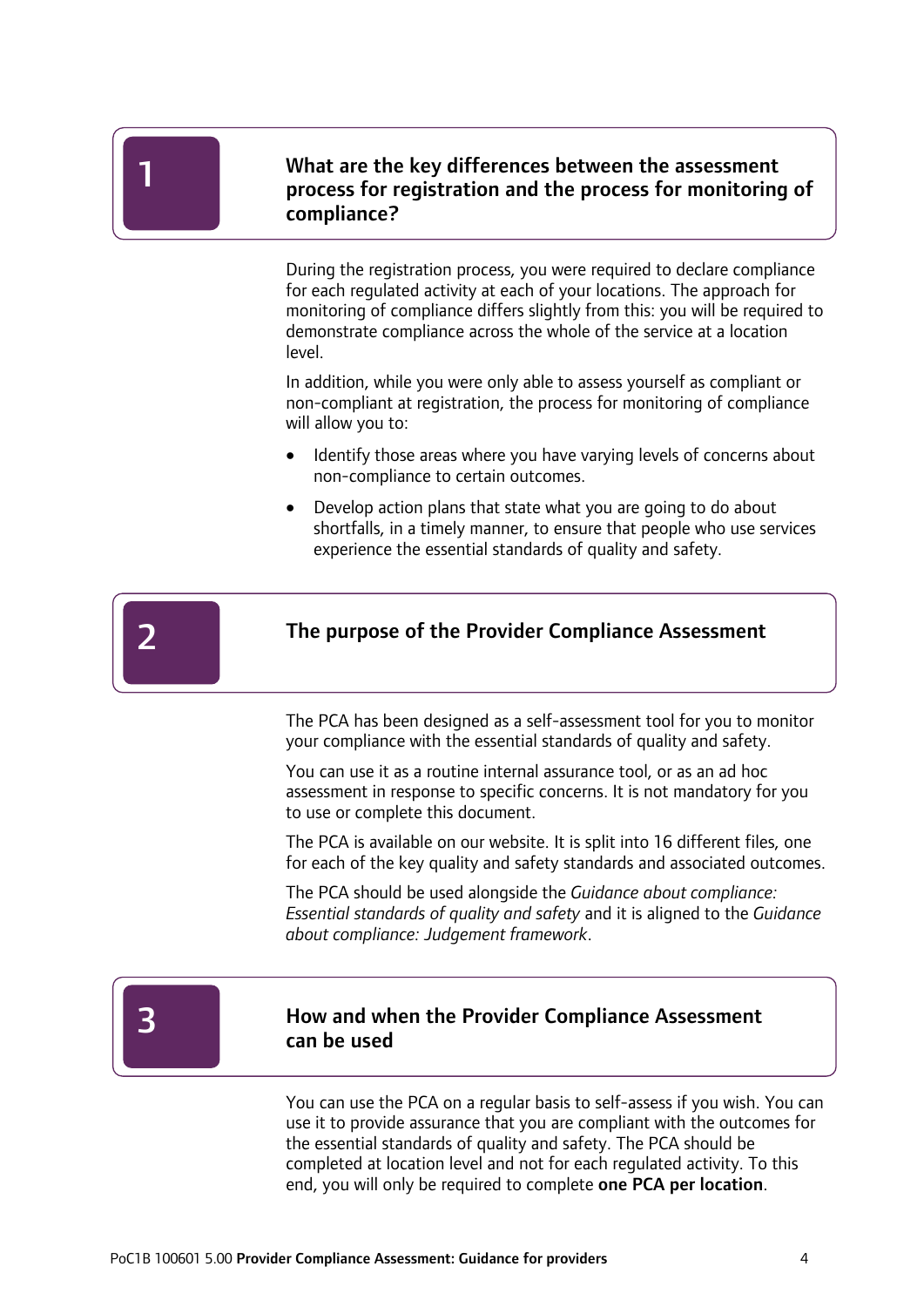You can use it on an ongoing basis. Keeping it up to date will ensure that the information is current and readily available.

Where we have gaps in the information we hold about a regulated activity at specific locations, we may ask you to send us parts of the PCA. This may be when we are doing a planned review of compliance, or responding to concerns.

Each of the outcomes stands alone. When an inspector or assessor needs more information, they will ask you to submit the outcome sections they need more information about, rather than over-burdening you with requests for information they do not need.

To arrive at a robust judgement, our inspectors and assessors always cross-reference or 'triangulate' data with information from several other sources where possible. This involves gathering information through more than one method, such as talking to people who use services, using surveys or making direct observations of care during a visit.

#### How to complete a Provider Compliance Assessment

The outcomes in the PCA are reproduced from the guidance about compliance documents: *Essential standards of quality and safety* and the *Judgement framework*. You should read the guidance about compliance in detail to ensure that each outcome is fully addressed.

You can mark the green, yellow, amber and red assessment boxes to document your assessment against each outcome statement. This is the same colour-coded system as that used in the *Judgement framework*.



 $\overline{1}$ 

4

Evidence available at the time of assessment shows that the outcome is met.

Evidence available at the time of assessment shows that the outcome is mostly met, or there is not sufficient evidence to demonstrate that the outcome is met. The impact on people who use services, visitors or staff is low. The action required is minimal.

Evidence available at the time of assessment shows that the outcome is mostly met, or there is not sufficient evidence to demonstrate the outcome is met. The impact on people who use services, visitors or staff is medium. The action required is moderate.

Evidence available at the time shows that the outcome is at risk of not being met or there is no available evidence that the outcome is met. The impact on people who use services, visitors or staff is high. Action is required quickly.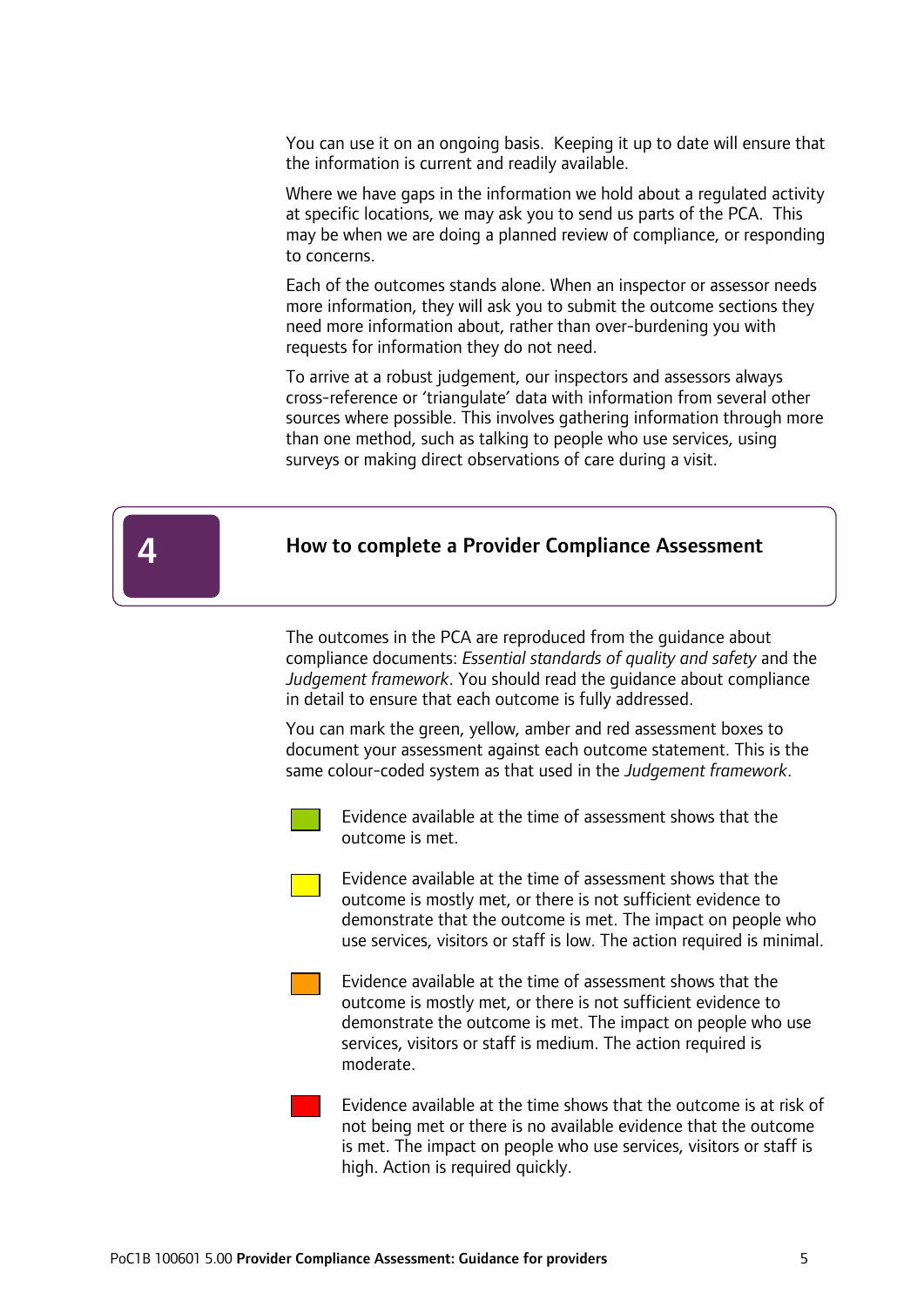The definitions of 'impact' are:

- Low: No or minimal level of impact on people who use services in one or more areas.
- Medium: A moderate impact, but no long-term effects on people who use services in one or more of the areas.
- High: A significant or long-term impact on people who use services in one or more of the areas.

If any areas are assessed as red, amber or yellow, there are sections at the end of each outcome to record any action plans needed to improve services. See below for information about writing action plans.



 $\overline{1}$ 

#### How to complete the summary of evidence sections

For each prompt, record in the summary of evidence section the evidence that demonstrates the outcome is being met for people who use the service. For more detailed guidance on the types and sources of outcome evidence, please refer to our guidance document *Using evidence of outcomes to demonstrate compliance*, which is available on our website

You should use the most appropriate evidence available to demonstrate that the outcome for people who use the service is met. Where appropriate, evidence can be cross-referenced across prompts.

It is also important that, as far as possible, the evidence you use:

- Covers all of the services provided at the location.
- Is current and accurate.
- Relates to all groups of people who use the service and takes account of diversity.

If the regulation and outcomes for people using the service are met in an innovative way, not listed in the guidance about compliance, this is equally relevant and should be included in the analysis of evidence box.

You can use any evidence that shows the impact that care treatment and support have on people, to help demonstrate outcomes. Therefore, evidence of outcomes can use both quantitative and qualitative measures, such as: clinical data; feedback from people who use the service and people acting on their behalf; feedback from staff members; evaluation of skills and competence; monitoring use of good practice; measuring satisfaction; monitoring risks; implementing learning or monitoring action plans.

You should aim, as much as possible, to focus on evidence that:

• Comes directly from people who use services and those acting on their behalf.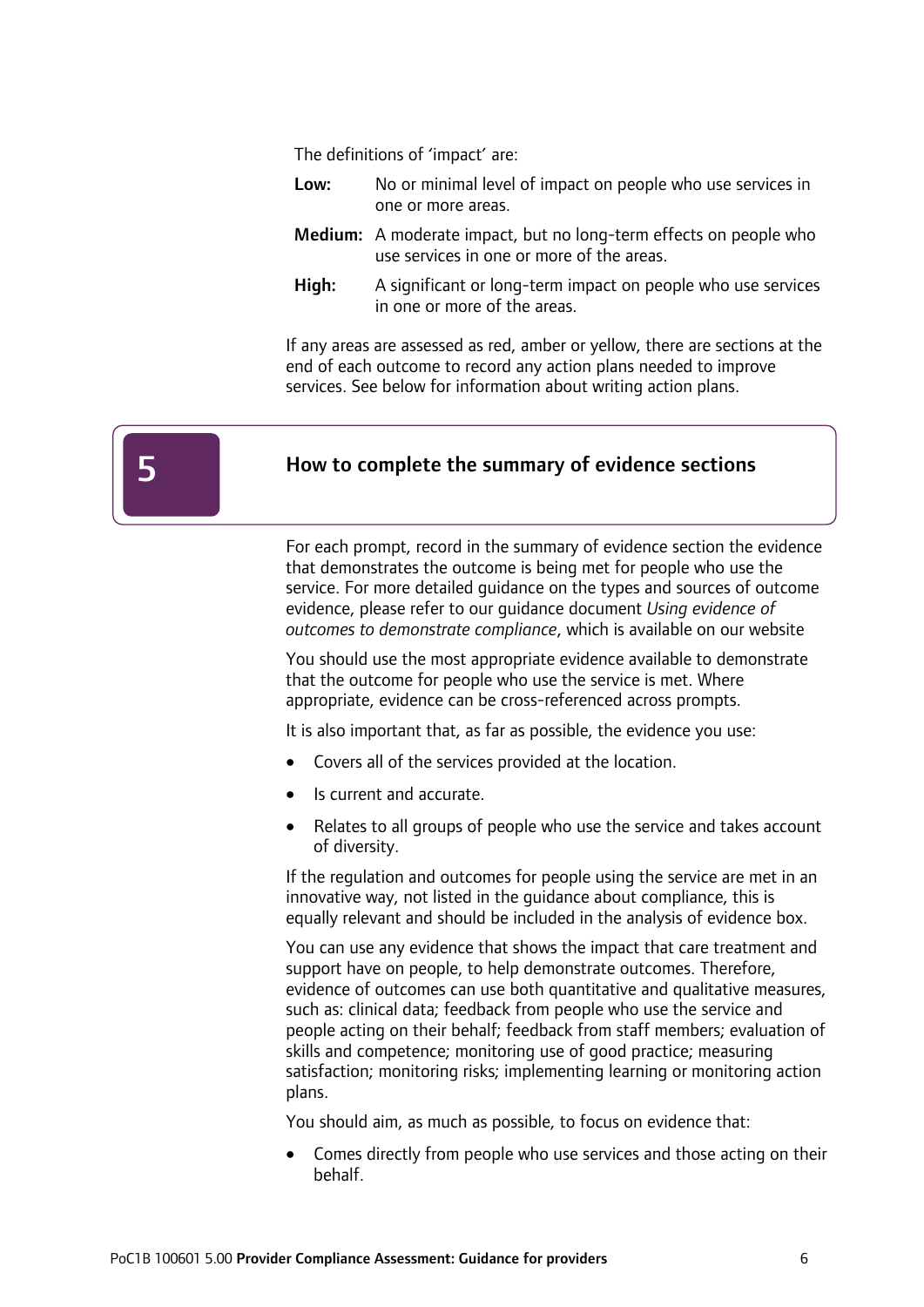- Relates to individual's experiences and needs.
- Relates to risks to the health, welfare and safety of individuals.
- Demonstrates how concerns are addressed and how feedback has been listened to and acted on.

Evidence directly from people who use services and those acting on their behalf could include:

- Survey results.
- Complaints and comments from individuals.
- Patient reported outcome measures (PROMS).
- Feedback from specific groups of people.
- Feedback from the public.
- Focus groups and other involvement activities.
- Local Involvement Networks (LINks).
- Patient Advice and Liaison Service (PALS).

Other evidence that may demonstrate outcomes for people directly or indirectly could include:

- Actions and improvements resulting from people's feedback.
- Staff survey results and feedback and outcomes reported by staff.
- Internal and external reviews of services.
- Audits, including clinical audits and action plans developed and addressed as a result of audit.
- Effective risk assessment and management.
- Individual care records, which may demonstrate assessment, planning, review and evaluation.
- Individualised needs assessments.
- Staff skills and competence.
- Incident reports, learning and improvement actions.
- National and local data sets and comparative information.
- Equalities data and evaluations.
- Assessments from other regulatory bodies, inspections or accreditation schemes.